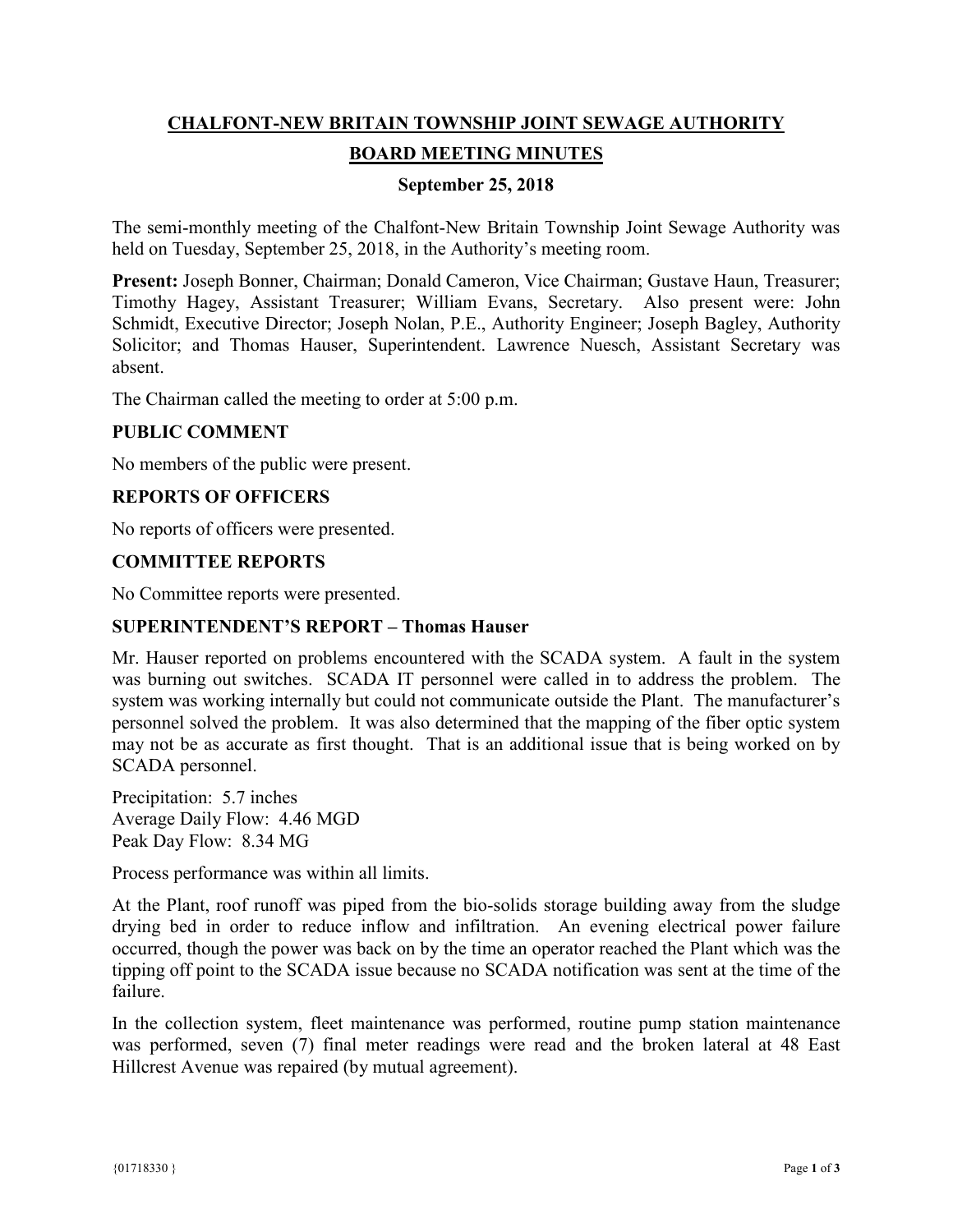There were questions from the Board about the repair of the broken lateral and a discussion regarding previous reports of an investigation into the broken lateral.

There were questions from the Board about the IT work on the SCADA system and the response clarified that the repair work was separate from the warranty for the SCADA system. There was a discussion regarding errors and wiring and mapping of the system by the electrical contractor.

# **EXECUTIVE DIRECTOR'S REPORT – John E. Schmidt**

Mr. Schmidt reported on a late insurance bill and a check necessary to pay the bill immediately in the amount of \$33,957.00.

**MOTION:** It was moved by Mr. Hagey and **SECONDED** by Mr. Cameron to pay the Univest invoice from June. The Motion was unanimously adopted.

Mr. Schmidt reviewed the Three-month Revenue and Expense Report. He reported that he received the final actual expenses for last year following work by the Auditor. It was reported that the Auditor will likely attend the October 23 Board meeting. Mr. Schmidt reviewed the budget, sludge disposal expense, the insurance (Plant liability) expense, Medicare coverage and regular health insurance coverage.

Mr. Schmidt also reported on work in revising the Employee Manual (non-exempt). It was determined that the revision to the Employee Manual will be distributed to Board members for review.

Mr. Schmidt reported that Mr. Evans' and Mr. Haun's terms are currently scheduled to expire at the end of this year.

Mr. Schmidt reported that the September 11 Board meeting minutes have been distributed. He noted one correction.

## **ENGINEER'S REPORT – Joseph Nolan, P.E.**

Mr. Nolan reported on the wrap-up of the Phase III project. There were minor problems being worked on with regard to the water treatment system. Manuals are needed from the electrical contractor. Mr. Nolan advised that he believed the Project would be finalized at the next project meeting.

Mr. Nolan noted that the landscaping work has begun on the front areas of the Plant. Demo work was performed by Authority personnel but Mr. Schmidt is still working with Bucks Country Garden on new landscaping plantings.

Mr. Nolan reported that there was a pre-construction meeting with the Paving Contractor and afterwards the Contractor walked the site with a representative of CKS. The start date is estimated to be October 15.

Mr. Nolan reported on a request from New Britain Township regarding a project in the vicinity of Curley Mill Road and Newville Road, known as the Assal Tract, about the availability of capacity at Pump Station No. 4 for 12 EDU's. This issue came up previously and since that time the developer has performed soils testing and did not receive good results for on-lot systems. Mr. Nolan remarked that there is a limited amount of capacity in the Pump Station right now. Connection of the Assal Tract Development would require the developer to install a gravity line in Curley Mill Road. Mr. Nolan recommended that any future requests to tie into Pump Station